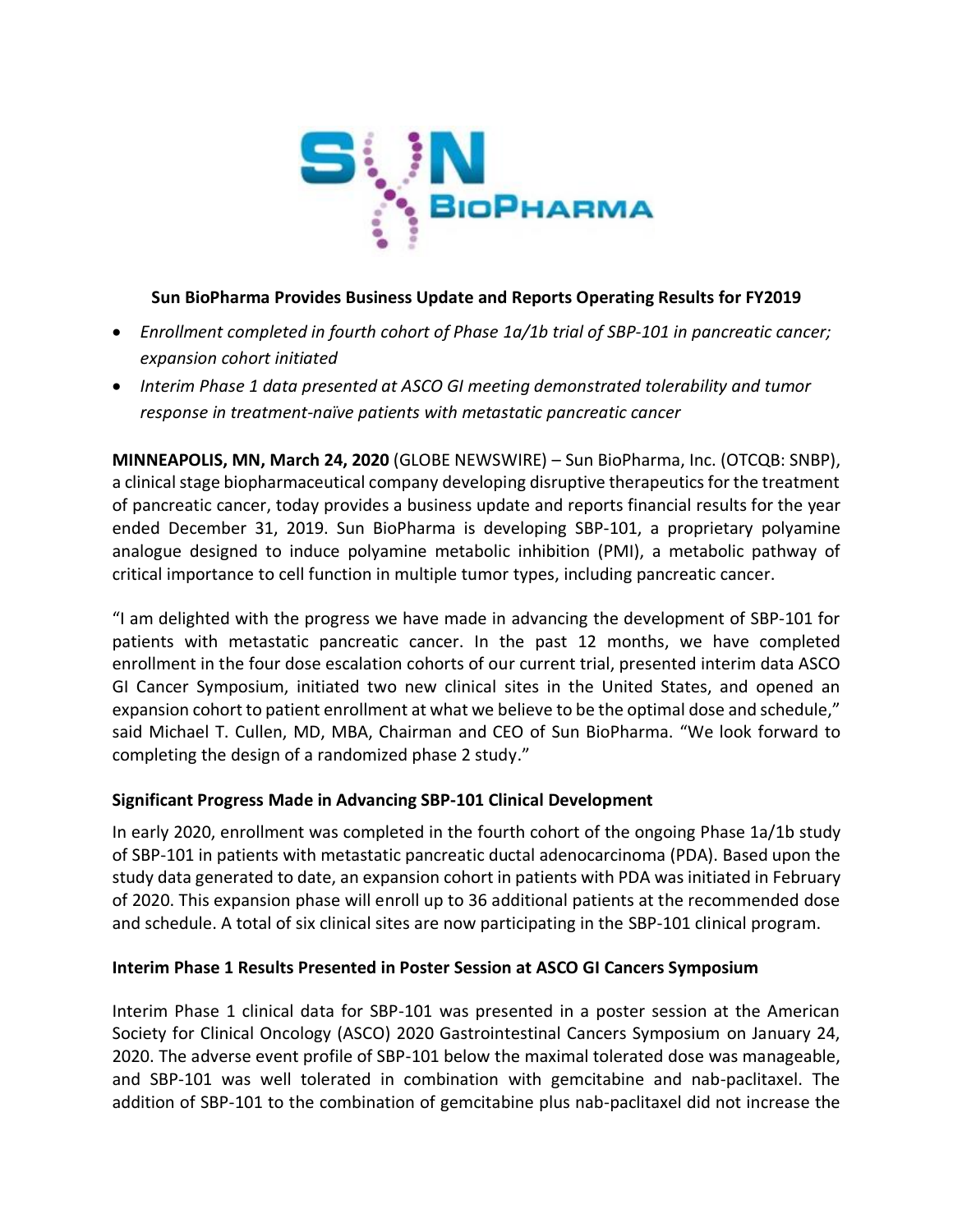frequency of moderate or severe hematologic adverse events, peripheral neuropathy, nausea or diarrhea when compared to historical control data for patients who were treated with gemcitabine plus nab-paclitaxel. The most common adverse events attributed to treatment with SBP-101 were fatigue, elevated hepatic enzymes, and injection site pain.

Available study results in 13 evaluable subjects enrolled in the two highest dose cohorts (n=16) demonstrated an overall response rate (ORR) of 62% by RECIST criteria. The disease control rate (DCR) was 85% by RECIST criteria. Eleven subjects in those cohorts (69%, n=16) saw a maximum decrease in CA 19-9 of more than 60%.

## **Financial Results for the Three Months and Full Year Ended December 31, 2019**

General and administrative (G&A) expenses were flat at \$468,000 in the fourth quarter of 2019, compared with \$467,000 in the fourth quarter of 2018. G&A expenses for the full year decreased 6.4% to \$2.0 million in 2019, down from \$2.1 million in 2018. The decrease for the full year of 2019 is primarily due to fewer staff members versus the 2018 staff level.

Research and development (R&D) expenses increased 74.9% to \$787,000 in the fourth quarter of 2019 up from \$450,000 in the fourth quarter of 2018. R&D expenses for the full year of 2019 increased 31.7% to \$2.3 million as compared with \$1.8 million for 2018. The increase in the fourth quarter resulted from the cost to begin production of drug substance for future phase 2 clinical trials. The full-year increase in R&D expenses resulted from an increase in spending on the Company's clinical trial during 2019 and the manufacturing of drug substance initiated during the fourth quarter of 2019.

Other income, net, was \$196,000 in the current quarter compared to other expense, net, of \$64,000 in the fourth quarter of 2018. Other expense, net, was flat at \$2.3 million for both 2019 and 2018. The amounts reflected in the fourth quarter of each year are primarily a foreign currency translation adjustment on the intercompany balance with our Australian subsidiary. For both 2018 and 2019 the full year expense is primarily the amortization of debt discount, which is recorded as interest expense.

Net loss for the quarters ended December 31, 2019 and 2018 was \$1.0 million and \$0.9 million, or \$0.15 and \$0.18 per diluted share, respectively. The net loss for the full year 2019 was \$6.2 million, or \$1.09 per diluted share, compared to a net loss of \$5.9 million, or \$1.27 per diluted share, for 2018.

#### **Balance Sheet and Cash Flow**

Total cash resources were \$2.4 million as of December 31, 2019, compared to \$1.4 million as of December 31, 2018. Total current assets were \$3.1 million and \$1.8 million as of December 31, 2019, and December 31, 2018, respectively. These increases resulted primarily from the proceeds raised from the sale of convertible promissory notes in January 2019 of \$0.8 million and the sale of equity securities in the second half of 2019 totaling \$3.2 million, partially offset by the Company's use of cash to fund operations during 2019.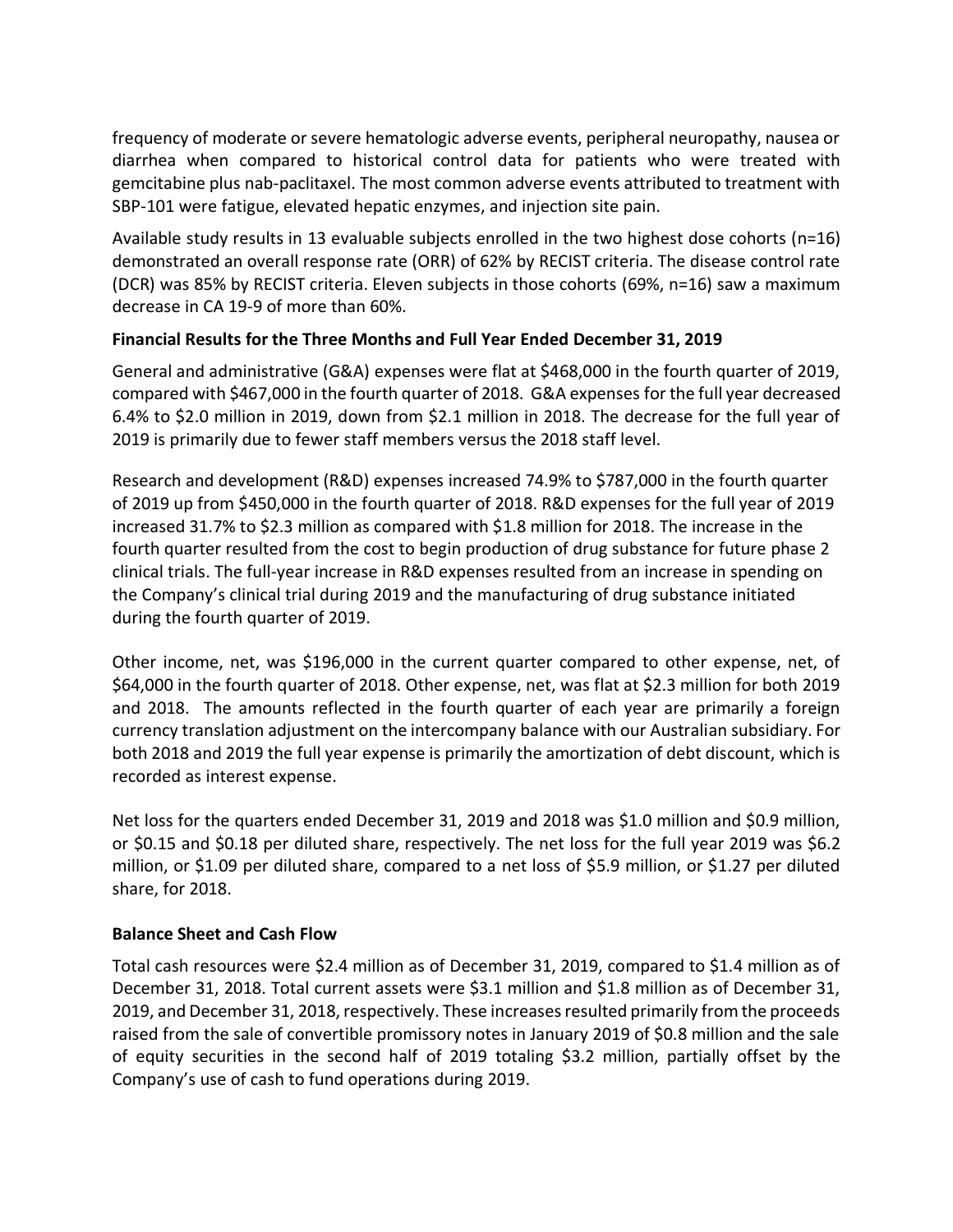Current liabilities increased to \$1.8 million as of December 31, 2019, compared to \$1.6 million as of December 31, 2018. The increase in current liabilities is reflective of an increase in vendor payables associated with increased clinical and manufacturing activity in 2019.

Net cash used in operating activities was \$2.7 million for the year ended December 31, 2019, compared to \$2.4 million for the year ended December 31, 2018. The net cash used in each of these periods primarily reflected the net loss for these periods and was partially offset by stockbased compensation expense and amortization of debt discount as well as by the effects of changes in operating assets and liabilities.

#### **About Sun BioPharma**

Sun BioPharma Inc. is a clinical-stage biopharmaceutical company developing disruptive therapeutics for urgent unmet medical needs. Sun BioPharma's development program is currently targeting pancreatic cancer; its initial product candidate is SBP-101 for the potential treatment of patients with metastatic pancreatic cancer. SBP-101 was invented by Raymond Bergeron, Ph.D., a Distinguished Professor Emeritus at the University of Florida. Sun BioPharma has scientific collaborations with pancreatic disease experts at Cedars Sinai Medical Center in Los Angeles, the University of Rochester in New York, Scripps MD Anderson Cancer Center in San Diego, California, the University of Florida, the Austin Health Cancer Trials Centre in Melbourne, Australia, the Ashford Cancer Centre in Adelaide, Australia, The Blacktown Cancer and Haemotology Centre in Sydney, Australia and the John Flynn Private Hospital in Tugun, Queensland, Australia. Sun BioPharma's independent Data Safety Monitoring Board (DSMB) is Chaired by James Abbruzzese, MD, Professor of Medicine, and Chief, Division of Medical Oncology at Duke University School of Medicine. Professor David Goldstein, FRACP, Senior Staff Specialist at the Prince Henry & Prince of Wales Hospital / Cancer Care Centre in Sydney, Australia is Co-Chair of the DSMB. Further information can be found at: www.sunbiopharma.com. Sun BioPharma's common stock is currently quoted on the OTCQB tier of the over-the-counter markets administered by the OTC Markets Group, Inc. under the symbol SNBP.

## **Cautionary Statement Regarding Forward-Looking Statements**

*This press release contains "forward-looking statements, "including within the meaning of the Private Securities Litigation Reform Act of 1995. Forward-looking statements can be identified by words such as: "believes," "may," "expects," or "plans." Examples of forward-looking statements include, among others, statements we make regarding plans to advance SBP-101 in clinical trials and expansion cohorts. Forward-looking statements are neither historical facts nor assurances of future performance. Instead, they are based only on our current beliefs, expectations and assumptions regarding the future of our business, future plans and strategies, projections, anticipated events and trends, the economy and other future conditions. As with any pharmaceutical product like SBP-101, there are substantial risks and uncertainties in the process of development and commercialization. There can be no guarantees that this treatment will receive regulatory approval or, if approved, will achieve the intended benefits or become commercially successful. Because forward-looking statements relate to the future, they are subject to inherent uncertainties, risks and changes in circumstances that are difficult to predict*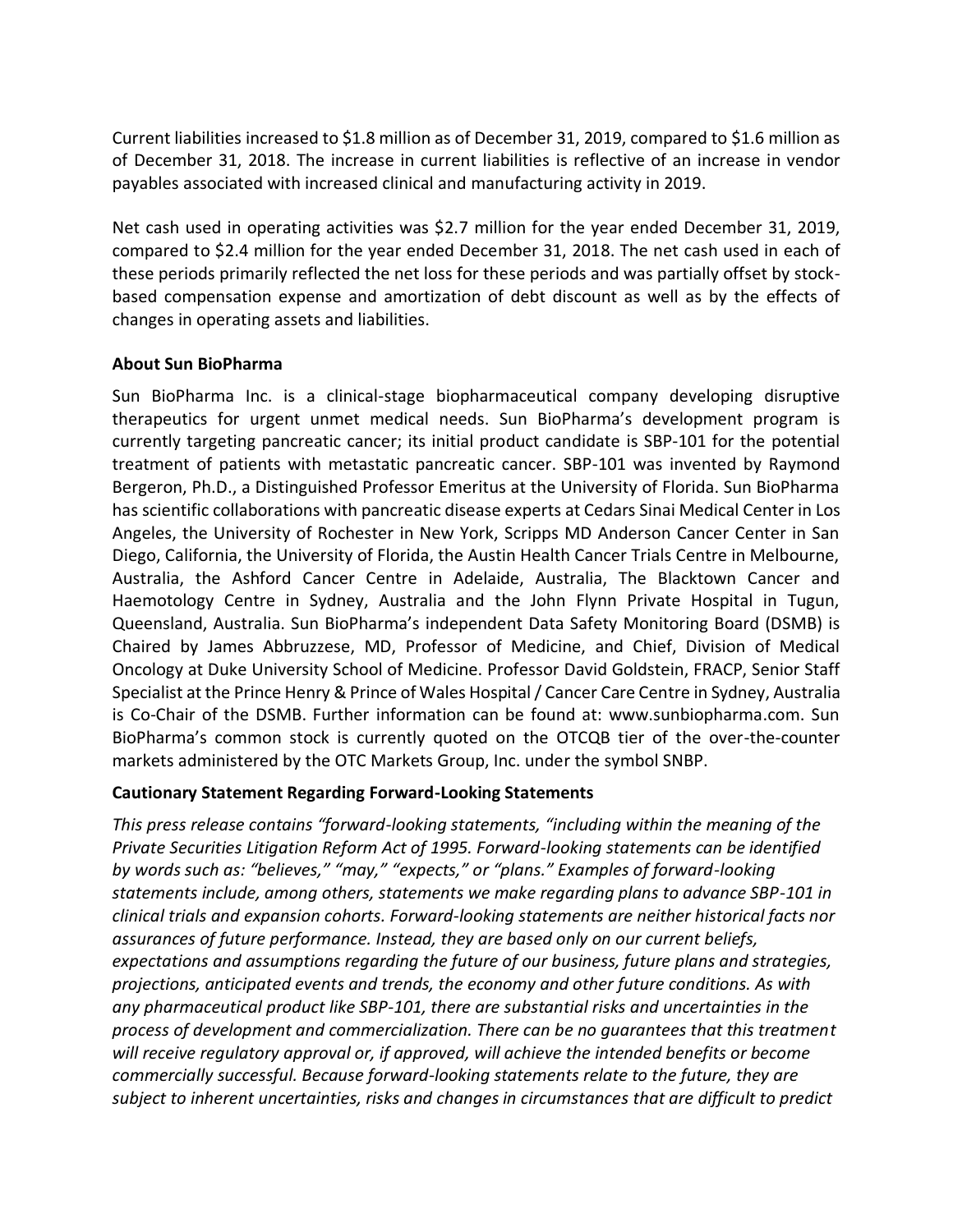*and many of which are outside of our control. Our actual results and financial condition may differ materially and adversely from those indicated in the forward-looking statements. Therefore, you should not rely on any of these forward-looking statements. Important factors that could cause our actual results and financial condition to differ materially from those indicated in the forward-looking statements include, among others, the following: (i) the anticipated timing of first patient enrollment, (ii) our need to obtain additional capital, which may not be available on acceptable terms or at all, (iii) risks inherent in the development and/or commercialization of potential products, and (iv) uncertainty in the results or timing of clinical trials or regulatory approvals. Any forward-looking statement made by us in this press release is based only on information currently available to us and speaks only as of the date on which it is made. We undertake no obligation to publicly update any forward-looking statement or reasons why actual results would differ from those anticipated in any such forward-looking statement, whether written or oral, whether as a result of new information, future developments or otherwise.* 

#### **Contact Information:**

#### **Investor & Media Contact:**

Susan Horvath – Sun BioPharma, Inc. 952 479 1196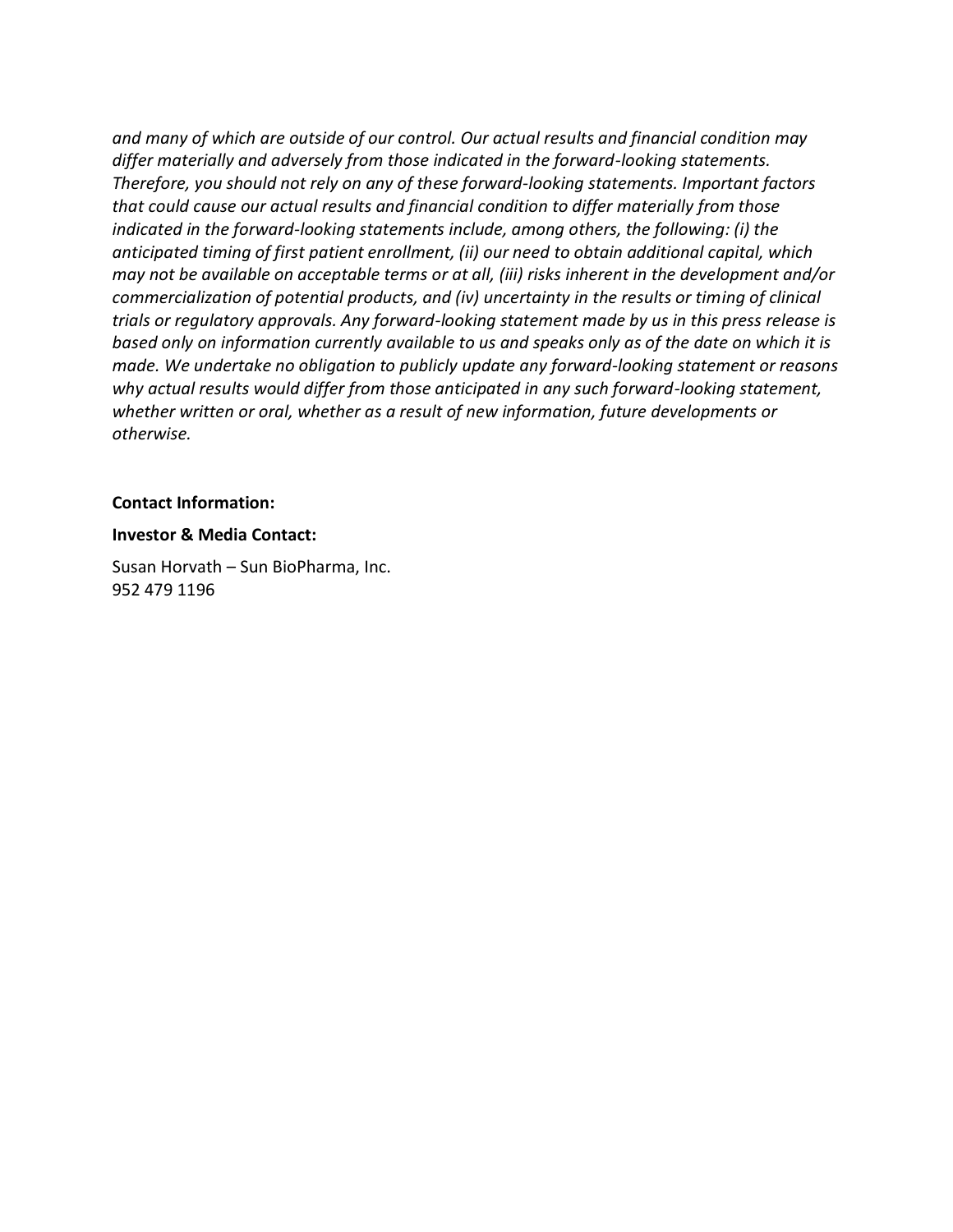# **Sun BioPharma, Inc. Consolidated Statements of Operations and Comprehensive Loss** (unaudited)

(In thousands, except share and per share amounts)

|                                      |              | Three months ended December 31, |    |           |           | Year ended December 31, |           |              |           |            |
|--------------------------------------|--------------|---------------------------------|----|-----------|-----------|-------------------------|-----------|--------------|-----------|------------|
|                                      |              |                                 |    |           | Percent   |                         |           |              |           | Percent    |
|                                      |              | 2019                            |    | 2018      | Change    | 2019                    |           | 2018         |           | Change     |
| Operating expenses:                  |              |                                 |    |           |           |                         |           |              |           |            |
| General and administrative           | \$           | 468                             | \$ | 467       | 0.2%      | $\mathbb{S}$            | 1,973     | \$           | 2,108     | $-6.4%$    |
| Research and development             |              | 787                             |    | 450       | 74.9%     |                         | 2,349     |              | 1,783     | 31.7%      |
| Operating loss                       |              | (1,255)                         |    | (917)     | 36.9%     |                         | (4,322)   |              | (3,891)   | 11.1%      |
|                                      |              |                                 |    |           |           |                         |           |              |           |            |
| Other income (expense):              |              |                                 |    |           |           |                         |           |              |           |            |
| Grant income                         |              |                                 |    |           | ٠         |                         |           |              | 54        | $-100.0\%$ |
| Interest expense                     |              | (8)                             |    | 29        | $-127.6%$ |                         | (2,194)   |              | (1,814)   | 20.9%      |
| Other income (expense)               |              | 204                             |    | (93)      | $-319.4%$ |                         | (99)      |              | (508)     | $-80.5%$   |
| Total other income (expense)         |              | 196                             |    | (64)      | $-406.3%$ |                         | (2,293)   |              | (2,268)   | 1.1%       |
|                                      |              |                                 |    |           |           |                         |           |              |           |            |
| Loss before income tax benefit       |              | (1,059)                         |    | (981)     | 8.0%      |                         | (6,615)   |              | (6,159)   | 7.4%       |
|                                      |              |                                 |    |           |           |                         |           |              |           |            |
| Income tax benefit                   |              | 82                              |    | 54        | 51.9%     |                         | 415       |              | 254       | 63.4%      |
|                                      |              |                                 |    |           |           |                         |           |              |           |            |
| Net loss                             |              | (977)                           |    | (927)     | 5.4%      |                         | (6,200)   |              | (5,905)   | 5.0%       |
| Foreign currency translation         |              |                                 |    |           |           |                         |           |              |           |            |
| adjustment (loss)                    |              | (197)                           |    | 255       | $-177.3%$ |                         | 22        |              | 448       | $-95.1%$   |
| Comprehensive Loss                   | $\mathbb{S}$ | (1,174)                         | \$ | (672)     | 74.7%     | $\mathbb{S}$            | (6,178)   | $\mathbb{S}$ | (5, 457)  | 13.2%      |
|                                      |              |                                 |    |           |           |                         |           |              |           |            |
|                                      |              |                                 |    |           |           |                         |           |              |           |            |
| Basic and diluted net loss per share | $\mathbb{S}$ | (0.15)                          | \$ | (0.18)    | $-16.7%$  | \$                      | (1.09)    | \$           | (1.27)    | $-14.2%$   |
| Weighted average shares outstanding  |              |                                 |    |           |           |                         |           |              |           |            |
| - basic and diluted                  |              | 6,630,584                       |    | 5.070.481 | 30.8%     |                         | 5,700,314 |              | 4,662,080 | 22.3%      |
|                                      |              |                                 |    |           |           |                         |           |              |           |            |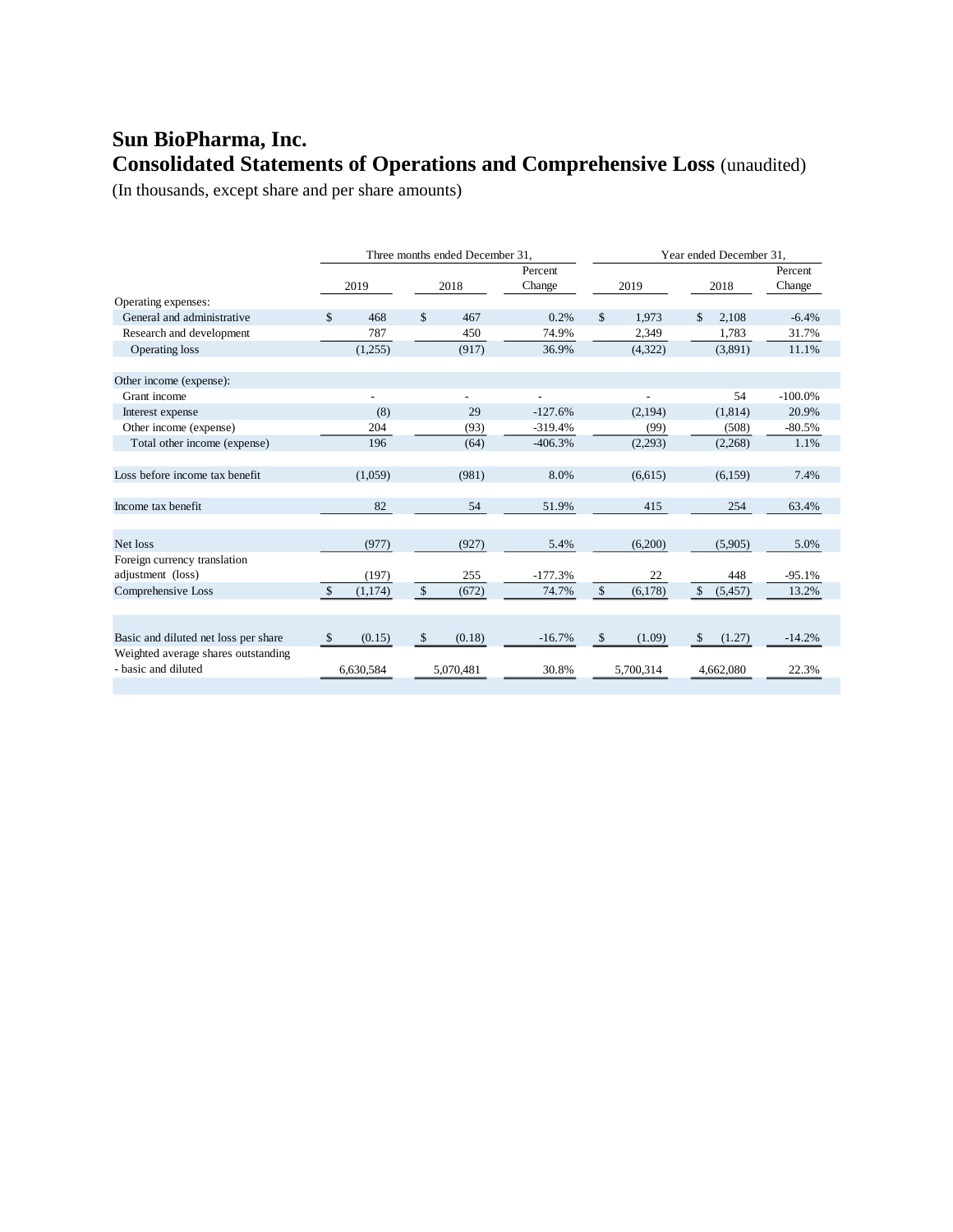# **Sun BioPharma, Inc. Consolidated Balance Sheets** (unaudited)

(In thousands, except share amounts)

| <b>ASSETS</b><br>Current assets:<br>$\mathcal{S}$<br>$\mathcal{S}$<br>2.449<br>Cash<br>1.405<br>283<br>110<br>Prepaid expenses and other current assets<br>Income tax receivable<br>361<br>332<br>Total current assets<br>3,093<br>1,847<br>Other noncurrent assets<br>51<br>51<br>$\mathcal{S}$<br>$\sqrt{3}$<br>3,144<br>1,898<br>Total assets<br><b>LIABILITIES AND STOCKHOLDERS' EQUITY</b><br>Current liabilities:<br>\$<br>\$<br>597<br>1.064<br>Accounts payable<br>Accrued expenses<br>304<br>216<br>Convertible notes payable, net of debt discounts<br>64<br>116<br>286<br>Term debt, current portion<br>Unsecured promissory note payable<br>742<br>Total current liabilities<br>1,759<br>1,630<br><b>Total liabilities</b><br>1,630<br>1,759<br>Stockholders' equity:<br>Preferred stock, \$0.001 par value; 10,000,000 authorized; no<br>shares issued or outstanding as of December 31, 2019 and<br>December 31, 2018<br>Common stock, \$0.001 par value; 100,000,000 authorized;<br>6,631,308 and 5,077,483 shares issued and outstanding, as of<br>December 31, 2019 and December 31, 2018, respectively<br>$\overline{7}$<br>5<br>Additional paid-in capital<br>42,331<br>35,038<br>Accumulated deficit<br>(41, 258)<br>(35,058)<br>305<br>283<br>Accumulated comprehensive income<br>Total stockholders' equity<br>1.385<br>268<br>Total liabilities and stockholders' equity<br>\$<br>\$<br>3,144<br>1,898 | December 31, 2019 |  | December 31, 2018 |  |
|-------------------------------------------------------------------------------------------------------------------------------------------------------------------------------------------------------------------------------------------------------------------------------------------------------------------------------------------------------------------------------------------------------------------------------------------------------------------------------------------------------------------------------------------------------------------------------------------------------------------------------------------------------------------------------------------------------------------------------------------------------------------------------------------------------------------------------------------------------------------------------------------------------------------------------------------------------------------------------------------------------------------------------------------------------------------------------------------------------------------------------------------------------------------------------------------------------------------------------------------------------------------------------------------------------------------------------------------------------------------------------------------------------------------------------|-------------------|--|-------------------|--|
|                                                                                                                                                                                                                                                                                                                                                                                                                                                                                                                                                                                                                                                                                                                                                                                                                                                                                                                                                                                                                                                                                                                                                                                                                                                                                                                                                                                                                               |                   |  |                   |  |
|                                                                                                                                                                                                                                                                                                                                                                                                                                                                                                                                                                                                                                                                                                                                                                                                                                                                                                                                                                                                                                                                                                                                                                                                                                                                                                                                                                                                                               |                   |  |                   |  |
|                                                                                                                                                                                                                                                                                                                                                                                                                                                                                                                                                                                                                                                                                                                                                                                                                                                                                                                                                                                                                                                                                                                                                                                                                                                                                                                                                                                                                               |                   |  |                   |  |
|                                                                                                                                                                                                                                                                                                                                                                                                                                                                                                                                                                                                                                                                                                                                                                                                                                                                                                                                                                                                                                                                                                                                                                                                                                                                                                                                                                                                                               |                   |  |                   |  |
|                                                                                                                                                                                                                                                                                                                                                                                                                                                                                                                                                                                                                                                                                                                                                                                                                                                                                                                                                                                                                                                                                                                                                                                                                                                                                                                                                                                                                               |                   |  |                   |  |
|                                                                                                                                                                                                                                                                                                                                                                                                                                                                                                                                                                                                                                                                                                                                                                                                                                                                                                                                                                                                                                                                                                                                                                                                                                                                                                                                                                                                                               |                   |  |                   |  |
|                                                                                                                                                                                                                                                                                                                                                                                                                                                                                                                                                                                                                                                                                                                                                                                                                                                                                                                                                                                                                                                                                                                                                                                                                                                                                                                                                                                                                               |                   |  |                   |  |
|                                                                                                                                                                                                                                                                                                                                                                                                                                                                                                                                                                                                                                                                                                                                                                                                                                                                                                                                                                                                                                                                                                                                                                                                                                                                                                                                                                                                                               |                   |  |                   |  |
|                                                                                                                                                                                                                                                                                                                                                                                                                                                                                                                                                                                                                                                                                                                                                                                                                                                                                                                                                                                                                                                                                                                                                                                                                                                                                                                                                                                                                               |                   |  |                   |  |
|                                                                                                                                                                                                                                                                                                                                                                                                                                                                                                                                                                                                                                                                                                                                                                                                                                                                                                                                                                                                                                                                                                                                                                                                                                                                                                                                                                                                                               |                   |  |                   |  |
|                                                                                                                                                                                                                                                                                                                                                                                                                                                                                                                                                                                                                                                                                                                                                                                                                                                                                                                                                                                                                                                                                                                                                                                                                                                                                                                                                                                                                               |                   |  |                   |  |
|                                                                                                                                                                                                                                                                                                                                                                                                                                                                                                                                                                                                                                                                                                                                                                                                                                                                                                                                                                                                                                                                                                                                                                                                                                                                                                                                                                                                                               |                   |  |                   |  |
|                                                                                                                                                                                                                                                                                                                                                                                                                                                                                                                                                                                                                                                                                                                                                                                                                                                                                                                                                                                                                                                                                                                                                                                                                                                                                                                                                                                                                               |                   |  |                   |  |
|                                                                                                                                                                                                                                                                                                                                                                                                                                                                                                                                                                                                                                                                                                                                                                                                                                                                                                                                                                                                                                                                                                                                                                                                                                                                                                                                                                                                                               |                   |  |                   |  |
|                                                                                                                                                                                                                                                                                                                                                                                                                                                                                                                                                                                                                                                                                                                                                                                                                                                                                                                                                                                                                                                                                                                                                                                                                                                                                                                                                                                                                               |                   |  |                   |  |
|                                                                                                                                                                                                                                                                                                                                                                                                                                                                                                                                                                                                                                                                                                                                                                                                                                                                                                                                                                                                                                                                                                                                                                                                                                                                                                                                                                                                                               |                   |  |                   |  |
|                                                                                                                                                                                                                                                                                                                                                                                                                                                                                                                                                                                                                                                                                                                                                                                                                                                                                                                                                                                                                                                                                                                                                                                                                                                                                                                                                                                                                               |                   |  |                   |  |
|                                                                                                                                                                                                                                                                                                                                                                                                                                                                                                                                                                                                                                                                                                                                                                                                                                                                                                                                                                                                                                                                                                                                                                                                                                                                                                                                                                                                                               |                   |  |                   |  |
|                                                                                                                                                                                                                                                                                                                                                                                                                                                                                                                                                                                                                                                                                                                                                                                                                                                                                                                                                                                                                                                                                                                                                                                                                                                                                                                                                                                                                               |                   |  |                   |  |
|                                                                                                                                                                                                                                                                                                                                                                                                                                                                                                                                                                                                                                                                                                                                                                                                                                                                                                                                                                                                                                                                                                                                                                                                                                                                                                                                                                                                                               |                   |  |                   |  |
|                                                                                                                                                                                                                                                                                                                                                                                                                                                                                                                                                                                                                                                                                                                                                                                                                                                                                                                                                                                                                                                                                                                                                                                                                                                                                                                                                                                                                               |                   |  |                   |  |
|                                                                                                                                                                                                                                                                                                                                                                                                                                                                                                                                                                                                                                                                                                                                                                                                                                                                                                                                                                                                                                                                                                                                                                                                                                                                                                                                                                                                                               |                   |  |                   |  |
|                                                                                                                                                                                                                                                                                                                                                                                                                                                                                                                                                                                                                                                                                                                                                                                                                                                                                                                                                                                                                                                                                                                                                                                                                                                                                                                                                                                                                               |                   |  |                   |  |
|                                                                                                                                                                                                                                                                                                                                                                                                                                                                                                                                                                                                                                                                                                                                                                                                                                                                                                                                                                                                                                                                                                                                                                                                                                                                                                                                                                                                                               |                   |  |                   |  |
|                                                                                                                                                                                                                                                                                                                                                                                                                                                                                                                                                                                                                                                                                                                                                                                                                                                                                                                                                                                                                                                                                                                                                                                                                                                                                                                                                                                                                               |                   |  |                   |  |
|                                                                                                                                                                                                                                                                                                                                                                                                                                                                                                                                                                                                                                                                                                                                                                                                                                                                                                                                                                                                                                                                                                                                                                                                                                                                                                                                                                                                                               |                   |  |                   |  |
|                                                                                                                                                                                                                                                                                                                                                                                                                                                                                                                                                                                                                                                                                                                                                                                                                                                                                                                                                                                                                                                                                                                                                                                                                                                                                                                                                                                                                               |                   |  |                   |  |